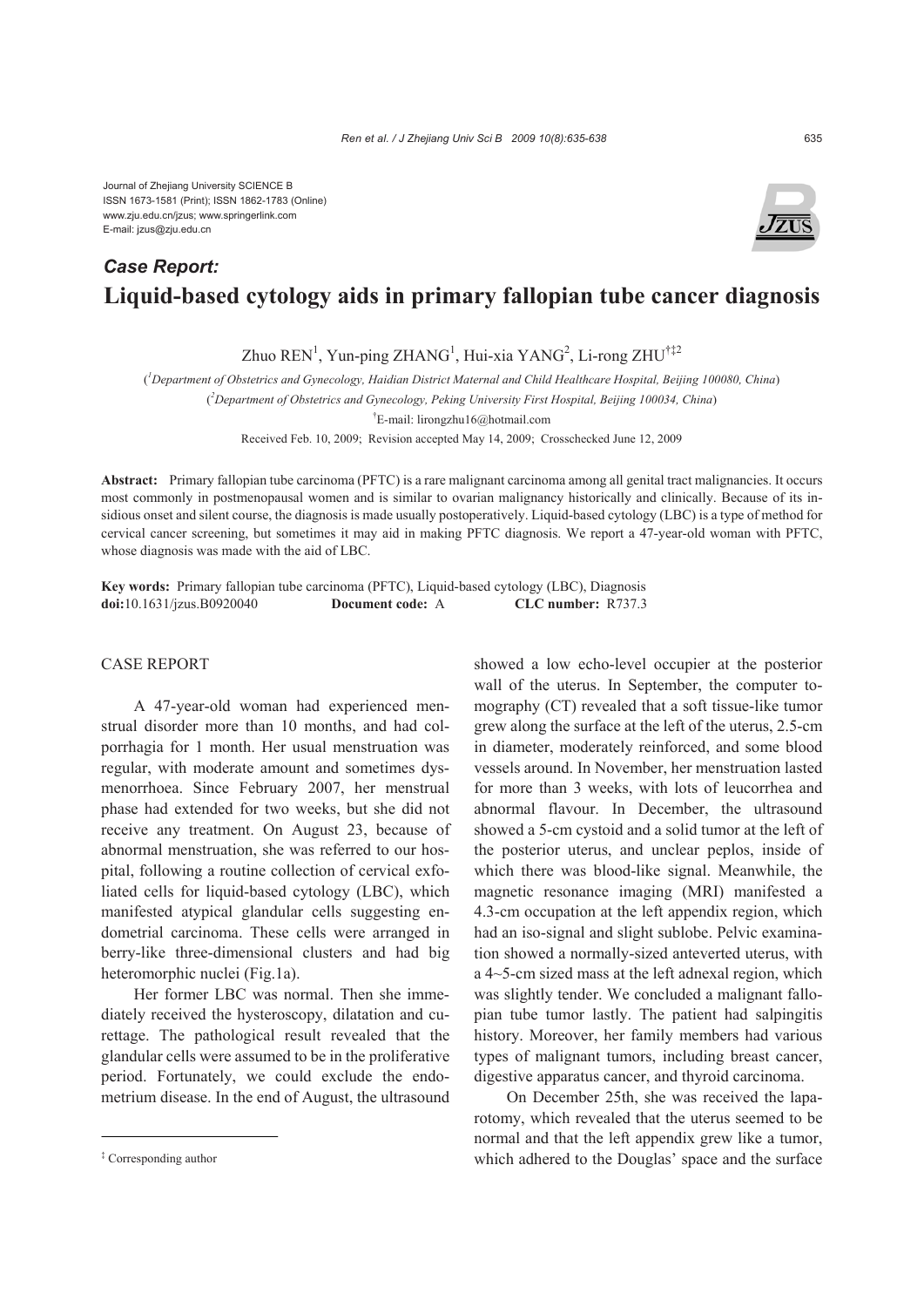of the rectum (Figs.1b~1d). Following division of the adhesions, surgeons conducted a total greater omentum resection, the whole pelvic lymphadenectomy, and tumor cell clearance. The pathological results revealed transitional cell carcinoma of the left



**Fig.1 (a) The atypical glandular cells; (b) The fallopian tube cancer profile; (c) Anterior wall of the specimen; (d) Posterior wall of the specimen** 

oviduct at stages II~III, and partly low differentiated serous carcinoma invading the whole layer of the oviduct wall, with the encroachment of the fibrofatty tissue of Douglas' space.

## DISCUSSION

Primary carcinoma of the fallopian tube is a rare malignancy that accounts for 0.14%~1.80% of all genital tract malignancies (Gadducci *et al*., 2001). A total of 3051 primary fallopian tube carcinoma (PFTC) cases diagnosed and reported from population-based cancer registries from 1998 to 2003 were analyzed in USA, with the incidence rate at 0.41 per 100000 women. White, non-Hispanic women with age of 60~79 years had the highest incidence rate (*P*< 0.0001). The majority (88%) of PFTCs were adenocarcinomas, of which serous adenocarcinomas accounted for 44% and endometrioid adenocarcinomas for 19% (Stewart *et al*., 2007).

PFTC occurs most commonly in postmenopausal women and is similar to ovarian malignancy histologically and clinically, with the mean age of patients at 55 years old (Pectasides *et al*., 2006). These women usually had infertile and nonparous history. PFTC shares the similar etiology with the ovary carcinoma. Parity was strongly protective and a higher number of deliveries increased the protection (Riska *et al*., 2007). The results of animal studies suggest that progestagen-induced apoptosis of transformed ovarian surface epithelial cells may underlie the observed protective effect of pregnancy on the risk of ovarian cancer (Rodriguez *et al*., 1998). The endosalpingeal lining of the fallopian tube is hormonally reactive and the higher levels of progestagens during pregnancy could lower the risk of PFTC by inducing apoptosis of transformed epithelial cells. And hysterectomy did not give protection against PFTC, but rather it increased the risk insignificantly (Riska *et al*., 2007). The increased risk of PFTC among hysterectomized women could be based on hormonal features, such as raised levels of follicle-stimulating hormone (FSH). High levels of gonadotrophins, mainly FSH, have been hypothesized to stimulate malignant transformation of ovarian epithelial cells and also fallopian tube epithelium in vitro. High concentrations of gonadotrophins may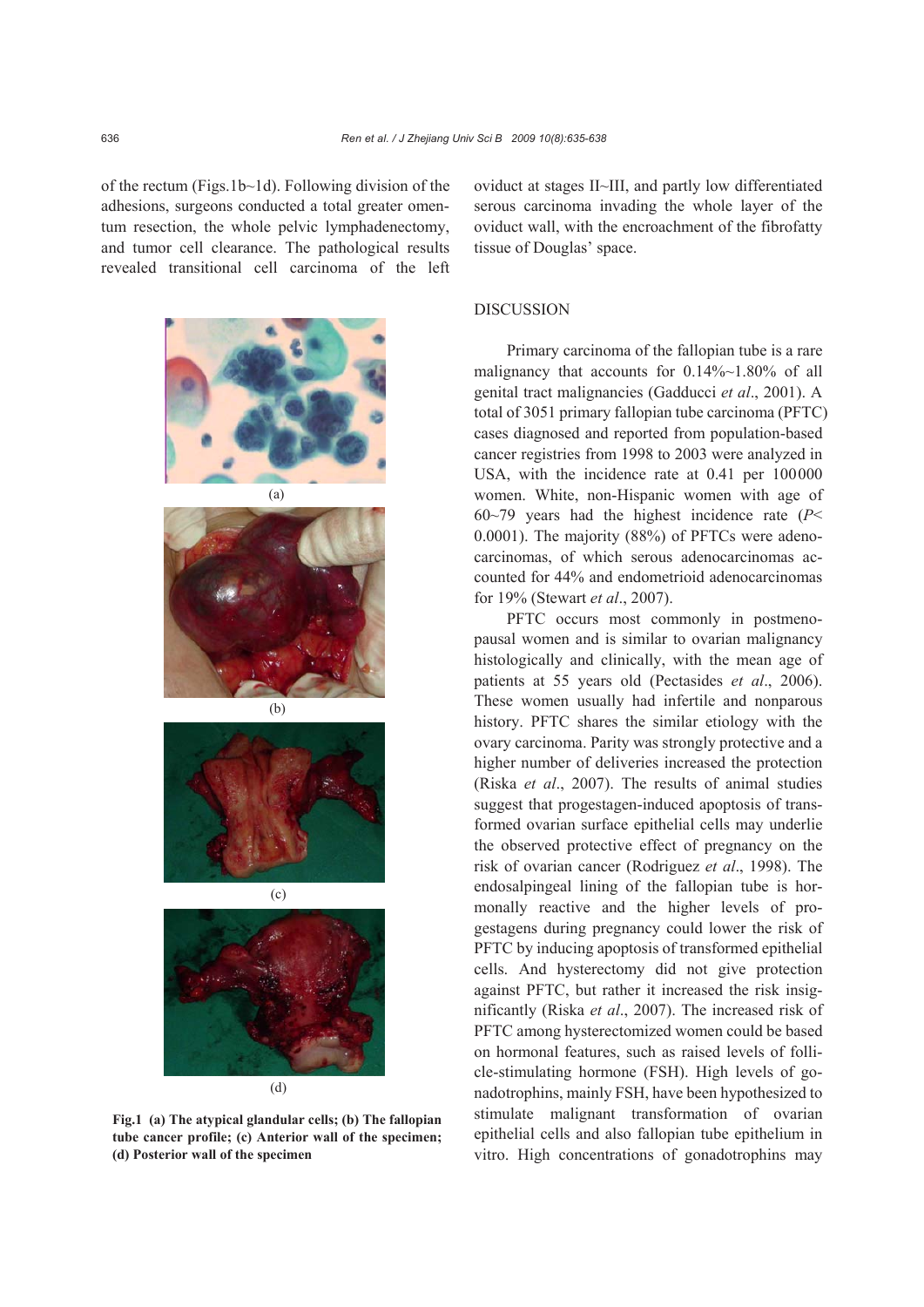induce vascular endothelial growth factor expression and accelerate tumor growth, at least in ovarian epithelial cells.

The literature reported that 70% PFTC patients have the chronic salpingitis history, and it was concluded that the chronic inflammation may be the important causative agent (Zhang, 2003). Furthermore, fallopian tube carcinoma should be considered to be a clinical component of the hereditary breast-ovarian cancer syndrome, and may be associated with breast cancer 1 (BRCA1) and breast cancer 2 (BRCA2) mutations (Aziz *et al*., 2001).

Nowadays, the collection of cervical exfoliated cells for LBC is the main cervical cancer screening method; especially, the dyskaryotic glandular cells have significant meanings. A retrospective study has showed that the yield for positive pap cervical smear diagnosis in extrauterine malignancies is the best in women with an established diagnosis of a primary neoplasm (Gupta and Balsara, 1999). It has been reported that the use of endometrial cytology and carbohydrate antigen 125 (CA125) measurements aid in the diagnosis (Benjamin *et al*., 2007). In a univariate Cox regression model, tumor stage and serum CA125 level were associated significantly with shortened disease-free survival (*P*=0.006 and *P*<0.001, respectively) and overall survival (*P*=0.03 and *P*=0.001, respectively). Lymph node involvement, tumor grade, and patient age were not associated with the length of survival. A multivariate Cox regression model showed that in pretreatment the serum CA125 level was a prognostic factor of disease-free and overall survivals, independent of tumor stage (*P*=  $0.005$  and  $P=0.01$ , respectively). In 90% of the patients, an increase of serum CA125 level preceded the clinical or radiologic diagnosis of recurrent disease with a median lead time of 3 months (range  $0.5 \sim 7.0$ ) months) (Hefler *et al*., 2000). The elevated serum concentrations of hCGbeta and CA125 predict survival in fallopian tube carcinoma, but in multivariate analyses only hCGbeta is a prognostic factor independent of stage and histology (Riska *et al*., 2006). The serum CA125 level of this patient had been normal since she was finally diagnosed, from which we could anticipate an optimistic prognosis for her.

Pelvic ultrasound, computer tomography (CT), and magnetic resonance imaging (MRI) have been widely used in the field of obstetrics and gynecology.

Contrast-enhanced MRI is better than precontrast MRI and transvaginal ultrasound imaging in the diagnosis of adnexal masses and still in the detection of metastasis of lymphoid node. In this patient, imaging was performed before surgery, and we found that the CT and MRI were more meaningful than ultrasound.

PFTC and the ovary cancer have been sharing the same principle of operation and chemotherapy. A Finnish investigation indicated that the median survival time was 27 months and the overall 5-year survival rate 33%, and the stage and size of the residual tumor ( $\leq 1$  vs  $\geq 1$  cm) predicted both overall and disease-free survivals (*P*<0.050) (Riska *et al*., 2006).

The serum CA125 level adequately defines the response to chemotherapy and displays good sensitivity and specificity characteristics during the follow-up of patients with PFTC. Our patient had normal CA125 level all the times, which was proved to be a fine objective index for her.

This patient was the first example in our hospital, whose LBC indicated the dyskaryotic glandular cells before operation, and she was diagnosed with PFTC through pathology at last. As clinicians, we would think of cervical carcinoma and other uterus origin cancer, if LBC showed the dyskaryotic glandular cells. It turned out that the best for the diagnosis would be the combination of using CT and MRI. We must be especially vigilant about the possibility of PFTC to avoid misdiagnosis or delay. Lastly, since there is little difference between advanced ovarian serous and primary peritoneal carcinomas (Jaaback *et al*., 2006; Carlson *et al*., 2008), the dyskaryotic glandular cells may be seen in primary peritoneal carcinomas, so either the appendix carcinoma or primary peritoneal carcinoma should not be ignored.

## **References**

- Aziz, S., Kuperstein, G., Rosen, B., Cole, D., Nedelcu, R., Mclaughlin, J., Narod, S.A., 2001. A genetic epidemiological study of carcinoma of the fallopian tube. *Gynecol. Oncol.*, **80**(3):341-345. [doi:10.1006/gyno.2000.6095]
- Benjamin, R., Sherad, J., kabyemela, J., Tagore, V., Kirwan, J., 2007. First report of primary fallopian tube cancer diagnosed by liquid-based cytology in an asymptomatic woman. *BJOG*, **114**(12):1575-1576. [doi:10.1111/j.1471- 0528.2007.01485.x]
- Carlson, J.W., Miron, A., Jarboe, E.A., Parast, M.M., Hirsch, M.S., Lee, Y., Muto, M.G., Kindelberger, D., Crum, C.P., 2008. Serous tubal intraepithelial carcinoma: its potential role in primary peritoneal serous carcinoma and serous